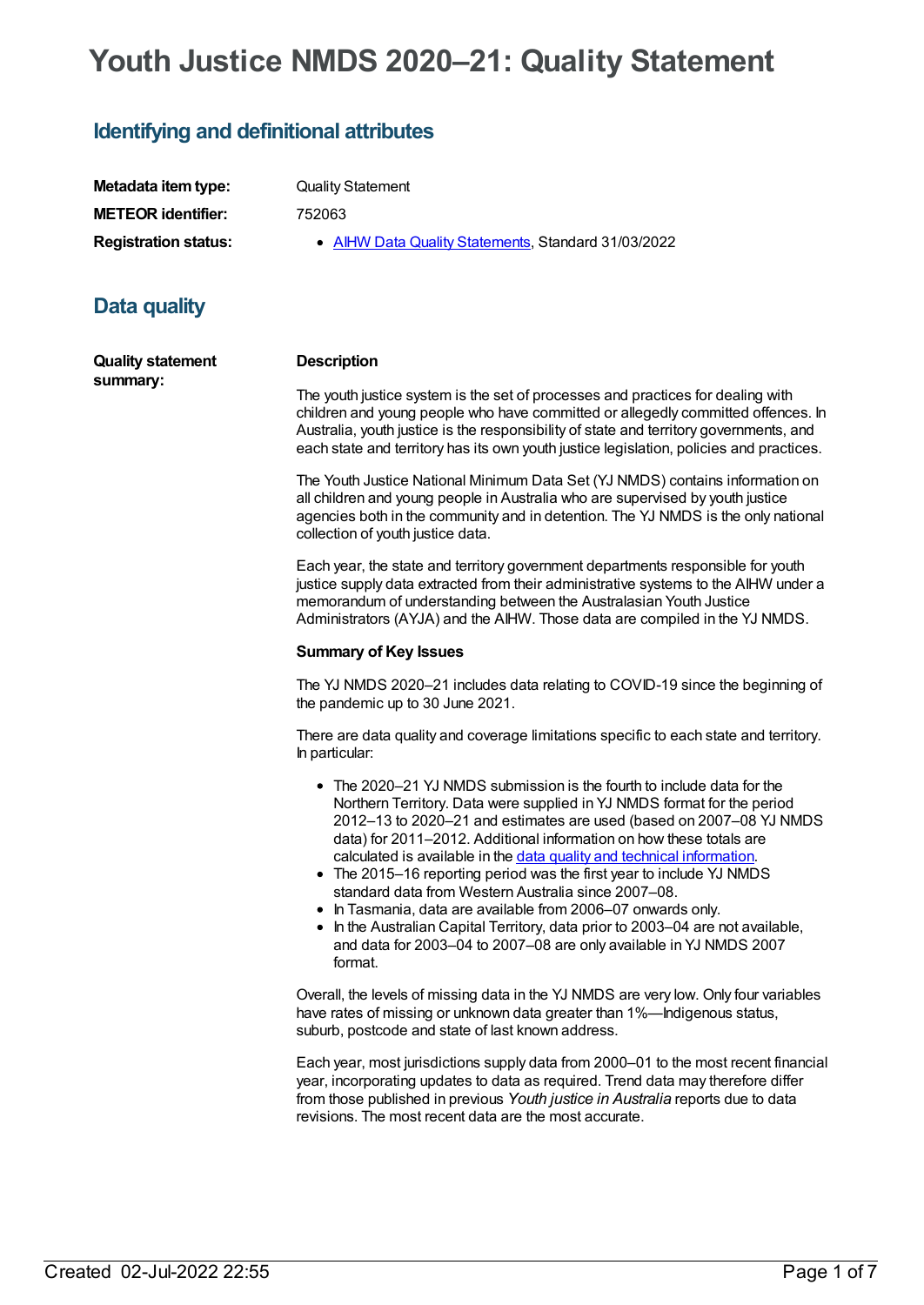| Institutional environment: | The Australian Institute of Health and Welfare (AIHW) is an independent corporate<br>Commonwealth entity under the <b>Australian Institute of Health and Welfare Act</b><br>1987 (AIHW Act), governed by a management Board and accountable to the<br>Australian Parliament through the Health portfolio.                                                                                                                                                                                                                                                  |
|----------------------------|------------------------------------------------------------------------------------------------------------------------------------------------------------------------------------------------------------------------------------------------------------------------------------------------------------------------------------------------------------------------------------------------------------------------------------------------------------------------------------------------------------------------------------------------------------|
|                            | The AIHW is a nationally recognised information management agency. Its purpose<br>is to create authoritative and accessible information and statistics that inform<br>decisions and improve the health and welfare of all Australians.                                                                                                                                                                                                                                                                                                                     |
|                            | Compliance with the confidentiality requirements in the AIHW Act, the Privacy<br>Principles in the <i>Privacy Act</i> 1988 (Cth) and AIHW's data governance<br>arrangements ensures that the AIHW is well positioned to release information for<br>public benefit while protecting the identity of individuals and organisations.                                                                                                                                                                                                                          |
|                            | For further information see the AIHW website www.aihw.gov.au/about-us, which<br>includes details about the AIHW's governance (www.aihw.gov.au/about-us/our-<br>governance) and vision and strategic goals (www.aihw.gov.au/about-us/our-vision-<br>and-strategic-goals).                                                                                                                                                                                                                                                                                   |
|                            | The data for the YJ NMDS are provided to the AIHW by those state and territory<br>departments responsible for youth justice. These departments include:                                                                                                                                                                                                                                                                                                                                                                                                    |
|                            | • Department of Communities and Justice, New South Wales<br>• Department of Justice and Community Safety, Victoria<br>• Department of Children, Youth Justice and Multicultural Affairs, Queensland<br>• Department of Justice, Western Australia<br>• Department of Human Services, South Australia<br>• Department of Communities Tasmania, Tasmania<br>• Community Services Directorate, Australian Capital Territory<br>• Territory Families, Housing and Communities, Northern Territory                                                              |
|                            | Jurisdiction-level data releases must be signed off by the relevant state or territory.                                                                                                                                                                                                                                                                                                                                                                                                                                                                    |
| <b>Timeliness:</b>         | The reference period for the 2020-21 YJ NMDS is from 1 July 2000 to 30 June<br>2021. This means that in 2020-21, data were resupplied for the period 2000-01 to<br>2019–20, and data for 2020–21 were supplied for the first time. The data set<br>includes young people who were under youth justice supervision at any time during<br>that period.                                                                                                                                                                                                       |
|                            | The state and territory departments responsible for youth justice provide data to the<br>AIHW annually, following the end of each financial year. For the 2020-21 collection,<br>the first iteration of data was due for upload and checking on the AIHW's data<br>validation system within 3 months of the end of the financial year (by 27 September<br>2021). This year however, the AIHW also ran a trial timeline to collect and finalise<br>YJ NMDS data early (by 16 September 2021), in parallel with the standard YJ<br>NMDS collection timeline. |
|                            | Data were finalised for 7 out of 8 participating jurisdictions according to the new<br>trial timeline by September 2021.                                                                                                                                                                                                                                                                                                                                                                                                                                   |
|                            | The first release of YJ NMDS data for each collection period occurs in the Youth<br>justice in Australia report. Subsequent publication of these data may occur in<br>AIHW reports, online content, and other publications external to the AIHW.                                                                                                                                                                                                                                                                                                           |
|                            | YJ NMDS data are expected to be published, annually, 11 months after the<br>reference period.                                                                                                                                                                                                                                                                                                                                                                                                                                                              |
|                            |                                                                                                                                                                                                                                                                                                                                                                                                                                                                                                                                                            |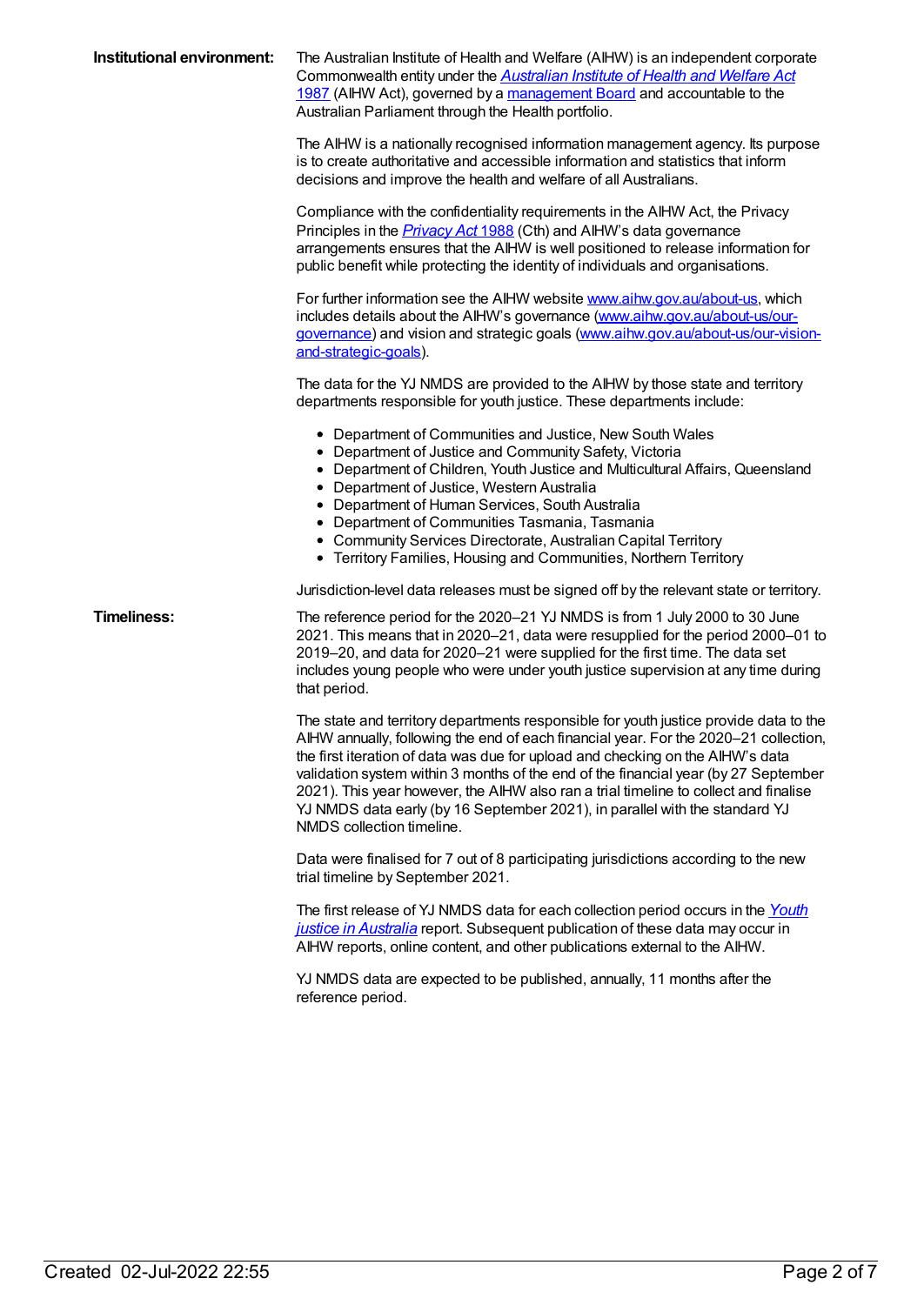| <b>Accessibility:</b> | Publications containing YJ NMDS data, including the annual Youth justice in<br>Australia report and online appendix tables, are available on the <b>AIHW</b> website.<br>These reports and tables are available free of charge.                                                                                                                                                                                                                                          |
|-----------------------|--------------------------------------------------------------------------------------------------------------------------------------------------------------------------------------------------------------------------------------------------------------------------------------------------------------------------------------------------------------------------------------------------------------------------------------------------------------------------|
|                       | Additional information about youth justice in Australia is available from the Youth<br>justice overview page on the AIHW website.                                                                                                                                                                                                                                                                                                                                        |
|                       | Requests for unpublished YJ NMDS data can be made by contacting the AIHW on<br>(02) 6244 1000 or via email to info@aihw.gov.au. A cost recovery charge may<br>apply to requests that that take longer than half-an-hour to compile. Depending on<br>the nature of the request, requests for access to unpublished data may require<br>approval from the AYJA and/or the AIHW Ethics Committee.                                                                           |
|                       | General inquiries about AIHW publications can be made to the Strategic<br>Communications and Stakeholder Engagement Unit on (02) 6244 1032 or via<br>email to info@aihw.gov.au.                                                                                                                                                                                                                                                                                          |
| Interpretability:     | Detailed supporting information on the quality and use of YJ NMDS data is<br>available at the <b>AIHW website</b> . Readers are advised to consider supporting<br>information to ensure appropriate interpretation of analysis presented by the AIHW.<br>Supporting information includes footnotes to tables and details of the data items,<br>coverage, quality and the methods used in reporting, such as the calculation of<br>counts, rates and supervision periods. |
|                       | AIHW youth justice reports are available for purchase in hard copy or for download<br>free of charge.                                                                                                                                                                                                                                                                                                                                                                    |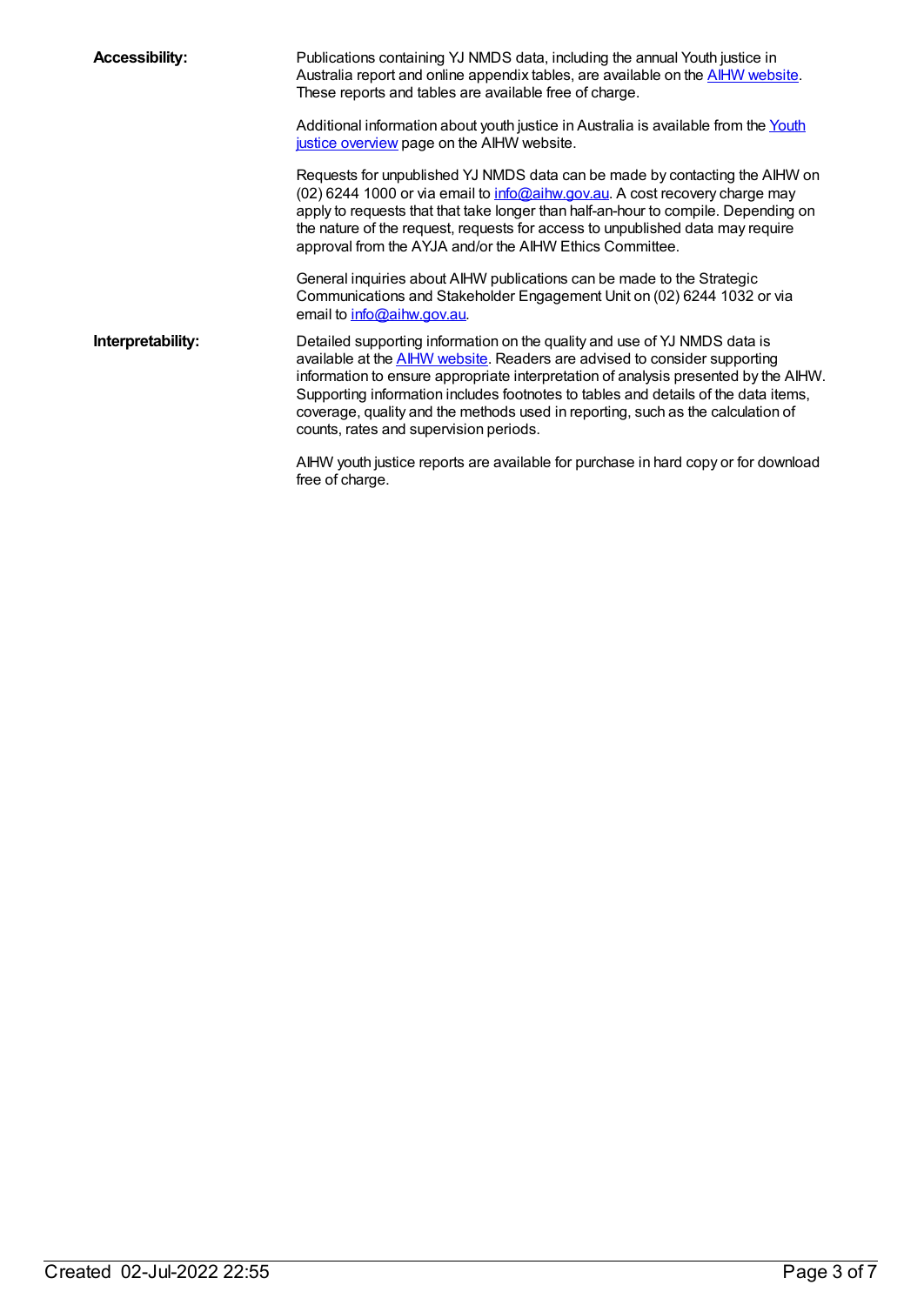Relevance: The YJ NMDS contains information on all children and young people who were supervised by a youth justice agency in Australia during the reference period because they:

- committed or allegedly committed an offence between the ages of 10 and 17, or
- committed or allegedly committed an offence when aged over 17 and were treated as a young person due to their vulnerability or immaturity.

InQueensland, youth justice legislation previously applied to children and young people aged 10–16 when the offence was committed or allegedly committed. In February 2018, new legislation was enacted to include young people aged 17 in the youth justice system. Since the enactment of the legislation, Queensland has begun to transfer young people aged 17 into youth justice facilities.

In all other states and territories, youth justice legislation applies to children and young people aged 10–17. Although most people under youth justice supervision are aged 10–17, some are aged 18 and over.

For each young person recorded in the YJ NMDS, data are collected on:

- $\bullet$  sex
- date of birth
- Indigenous status
- date of first supervision.

The YJ NMDS contains information on all supervised legal arrangements and orders that youth justice agencies administer (both community-based and detention orders) and all periods of detention in youth justice detention centres.

Supervised legal arrangements and orders include police-referred detention before the first court appearance; court-referred remand; supervised bail; and sentenced orders, such as community service orders, probation, suspended detention, sentenced detention and parole or supervised release.

Periods of detention include police-referred detention (before the young person's initial court appearance), remand (court-referred detention following a court appearance) and sentenced detention.

For each period of supervision, data are collected on:

- order or detention type
- start date of the order or detention period
- end date of the order or detention period
- reason the order or detention period ended, including whether the order was successfully completed or breached and whether the young person was released from detention on bail or parole
- suburb and postcode of the young person's last known home address.

The YJ NMDS does not contain information on children and young people in the youth justice system who were not supervised (for example, young people on unsupervised bail), or who were supervised by other agencies, such as police.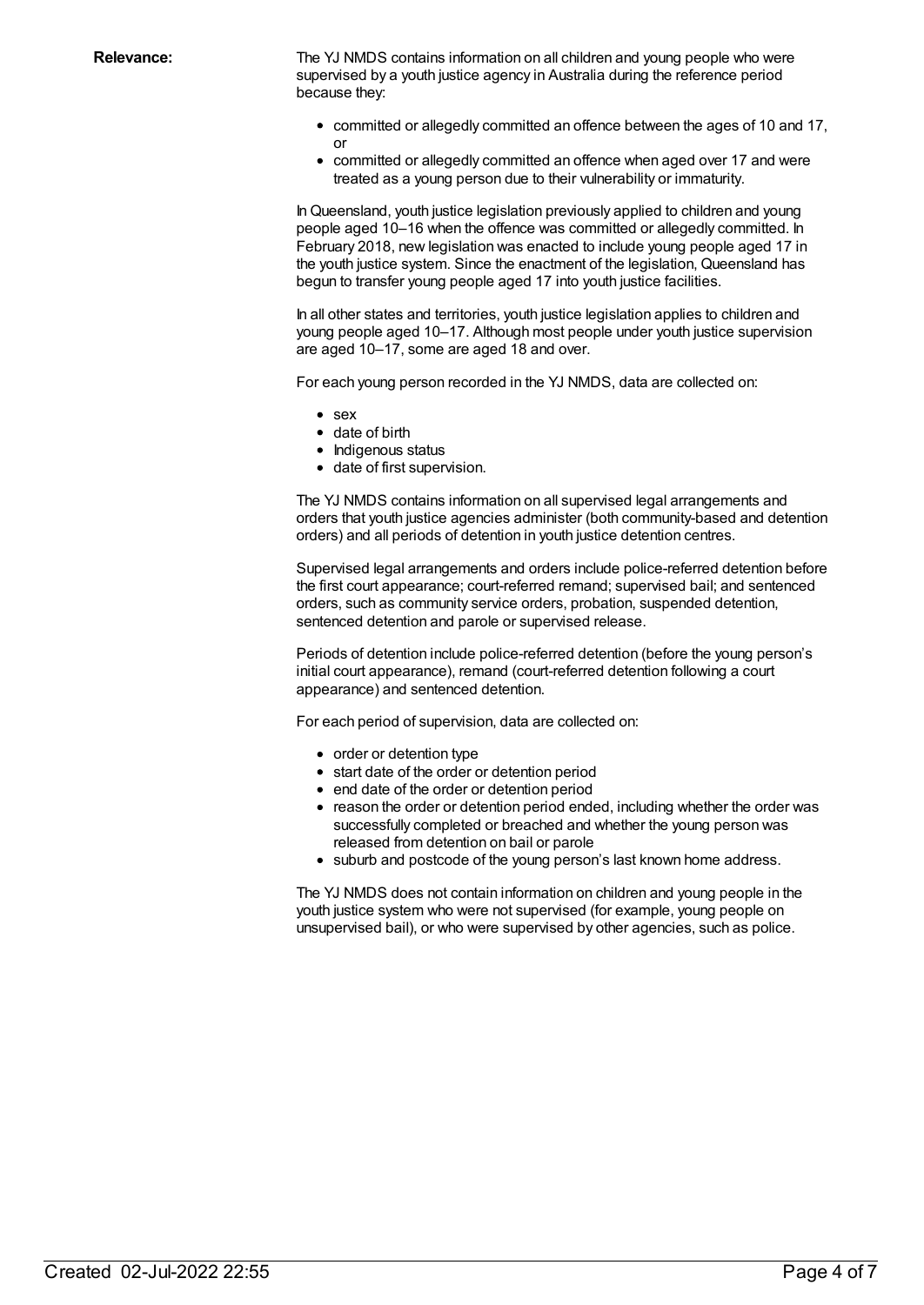Accuracy: Data for the YJ NMDS are extracted each year from the administrative systems of the state and territory departments responsible for youth justice in Australia, according to definitions and technical specifications agreed to by the departments and the AIHW.

> Overall, the levels of missing data in the YJ NMDS are very low. About 5% of all young people in the YJ NMDS since 2000–01 have an unknown Indigenous status. A small number of records in each of the order (5%) and detention (4%) files have unknown or missing information for the postcode and state of the young person's usual residence. For all other variables in the YJ NMDS, the proportion of missing data is 1% or less.

Each year, most jurisdictions supply data from 2000–01 to the most recent financial year, incorporating updates to data as required. Trend data may therefore differ from those published in previous Youth justice in [Australia](https://auth.aihw.gov.au/reports/youth-justice/youth-justice-in-australia-2020-21/contents/summary) reports due to data revisions. The most recent data are the most accurate.

Data quality issues specific to each state and territory include the following:

#### **Western Australia**

The 2015–16 reporting period was the first year to include YJ NMDS data from Western Australia since 2007–08. For the 2015–16 and 2016–17 submissions the Western Australia data supply included only the sentenced detention period, where a young person was both sentenced and unsentenced at the same time. As a result, an undercount of young people on unsentenced detention orders is expected in those years.

#### **Tasmania**

For Tasmania, complete data on detention periods and orders are available only for 2006–07 onwards. Because data on length of detention are used to derive the time spent under community-based supervision, information on periods of community-based supervision before 2006–07 may therefore be incomplete and are not reported.

#### **Australian Capital Territory**

For the Australian Capital Territory, data for 2000–01 to 2002–03 are not available and data for 2003–04 to 2007–08 are available only in YJ NMDS 2007 format.

#### **Northern Territory**

The 2020–21 reporting period is the fourth year to include YJ NMDS data for the Northern Territory. Data prior to 2012–13 are not available in YJ NMDS format, so estimates are used (based on 2007–08 YJ NMDS data) for 2011–12. Estimates for the Northern Territory for 2011–12 are not published in tables or figures, but are included in national totals where appropriate.

**Coherence:** The YJ NMDS was initially developed between 2002 and 2004, and the first report containing data from the YJ NMDS was published in 2006. This first version of the YJ NMDS (referred to as YJ NMDS 2007 on METeOR) contained information on only the most serious supervised legal arrangement or order for each young person under youth justice supervision (see *Juvenile justice in Australia [2007–08](http://www.aihw.gov.au/publication-detail/?id=6442468301)* for more information).

> In 2009, the YJ NMDS was redeveloped to capture all supervised legal arrangements and orders for young people under youth justice supervision rather than only the most serious one. This version of the YJ NMDS (known as YJ NMDS 2009) allows for more complete analysis of the numbers and types of supervised orders that youth justice agencies administer. Juvenile justice in [Australia](http://www.aihw.gov.au/publication-detail/?id=10737418606) 2008–09 was the first report to contain data from the redeveloped YJ NMDS.

In 2015–16, the orders file was updated with changes to the following order types:

- 12 'Pre-court appearance—Other police-referred pre-court arrangements', 32 'Sentenced—Community-based with additional mandated requirements' and 38 'Sentenced—probation or similar not elsewhere classified' were removed.
- 31 'Sentenced—Community-based without additional mandated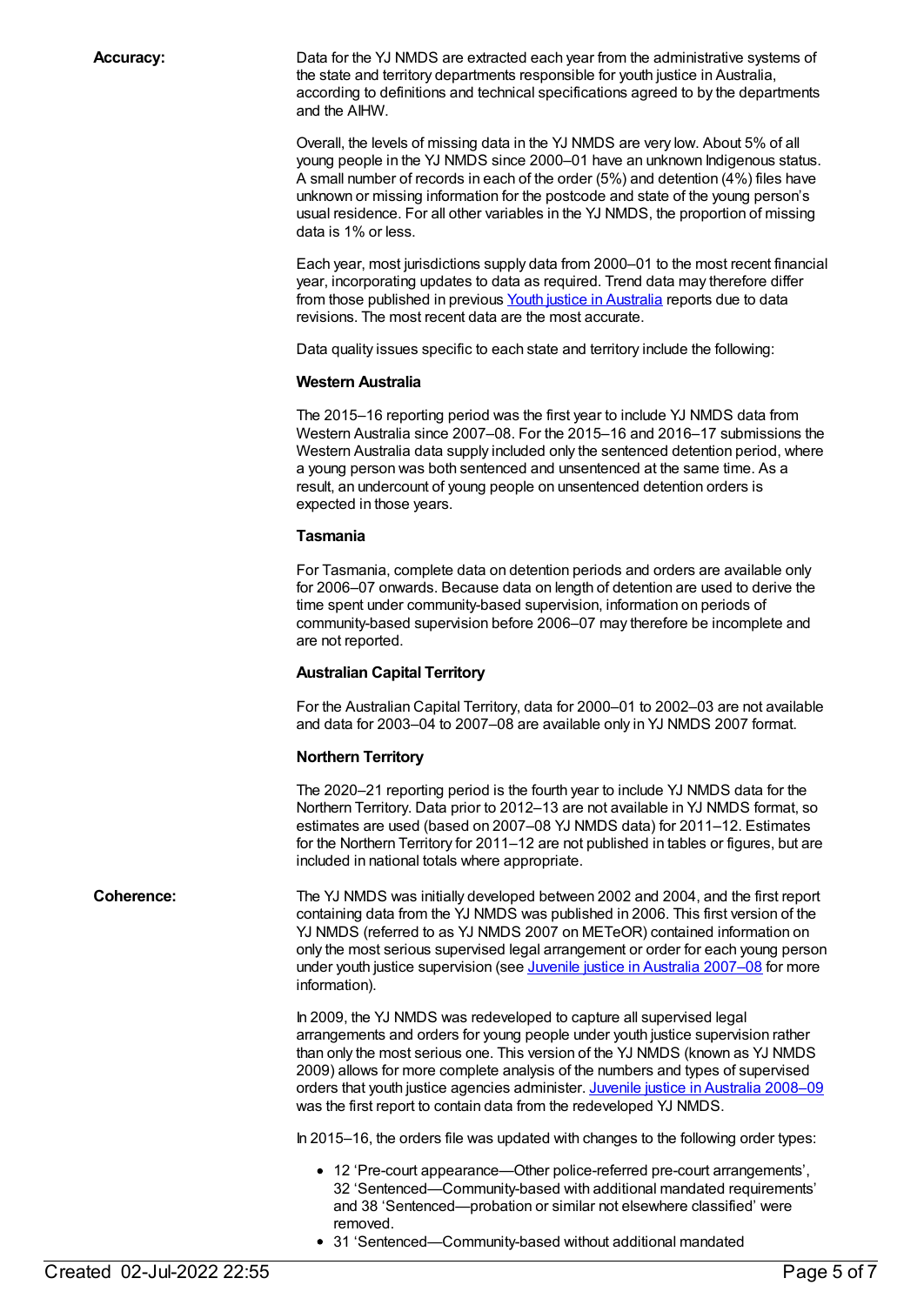requirements' was updated to 'Sentenced—Community-based with and without additional mandated requirements.

- 37 'Sentenced—Other sentence requiring JJ Department supervision or case management' was amended to 'Sentenced—other community sentence requiring YJ Department supervision'.
- 39 'Sentenced—Community service orders' was added.

In 2019–20 a new data item 'Order issue date' was added to the order file to collect information about when an order is handed down by the courts.

In the 2020–21 detention end reasons '7 release on bail by appeal' and '8 release stayed pending appeal' were removed.

For the 2020–21 YJ NMDS collection, the reference period was 2000–01 to 2020– 21. Data were resupplied for the period 2000–01 to 2019–20. YJ NMDS classification and coding changes can be applied retrospectively to all years of supplied data. Trend data may therefore differ from those previously published due to data revisions.

Data coherence issues specific to each state and territory include the following:

#### **New South Wales**

For New South Wales, data provided in 2019–20 will differ from previous years after a review of order end reason classifications. Order end reasons affected include '1 – Completed' reported as 'successful completions', and '88 – Other'. Order type data (see more details under *coherence* section) submitted from 2018– 19 onwards will differ from previous years after a review of the mapping of local to national order type classifications. Order types affected include '31–Communitybased with and without additional mandated requirements' reported as 'probation and similar' and '37–Other community sentence' reported as 'other'.

The Kariong Juvenile Justice Centre was transferred from the NSW Department of Juvenile Justice to the NSW Department of Corrective Services on 10 November 2004 and renamed the Kariong Juvenile Correctional Centre. As the YJ NMDS includes only young people who are supervised by youth justice agencies in Australia, information about young people in custody in the Kariong Juvenile Correctional Centre after 10 November 2004 is not included. In 2012–13 there were 28 young people on an average day in the Kariong Juvenile Correctional Centre, and formed only a small proportion (around 8%) of young people in detention in New South Wales.

Kariong Juvenile Correctional Centre was closed in early 2015. During April and May 2015, 23 young people were transferred out of the Kariong Centre to another youth detention centre under the supervision of Juvenile Justice NSW. All young people under the age of 18 years who were transferred out of the Kariong Centre, and who entered the supervision of Juvenile Justice NSW, entered the YJ NMDS data collection on the date they were transferred.

#### **Victoria**

For Victoria, data provided from the 2018–19 submission onwards will differ from previous submissions after a review of order end reason classifications. Order end reasons affected include '1 – Completed' reported as 'successful completions' and '88 – Other'.

#### **Queensland**

InQueensland, legislation to increase the youth justice age limit to 17 was passed in 2016, and enacted on 12 February 2018. Before then, the age limit in Queensland was 16, and young people aged 17 and over were treated as adults.

From February 2018, young people aged 17 have been transferred from the adult justice system into the youth justice system, which has, in part, led to a rise in the number of young people held in youth justice supervision inQueensland and nationally.

#### **South Australia**

South Australian order type data reported in 2019–20 may vary from that reported in previous years due to a review of the mapping of local to national order types.